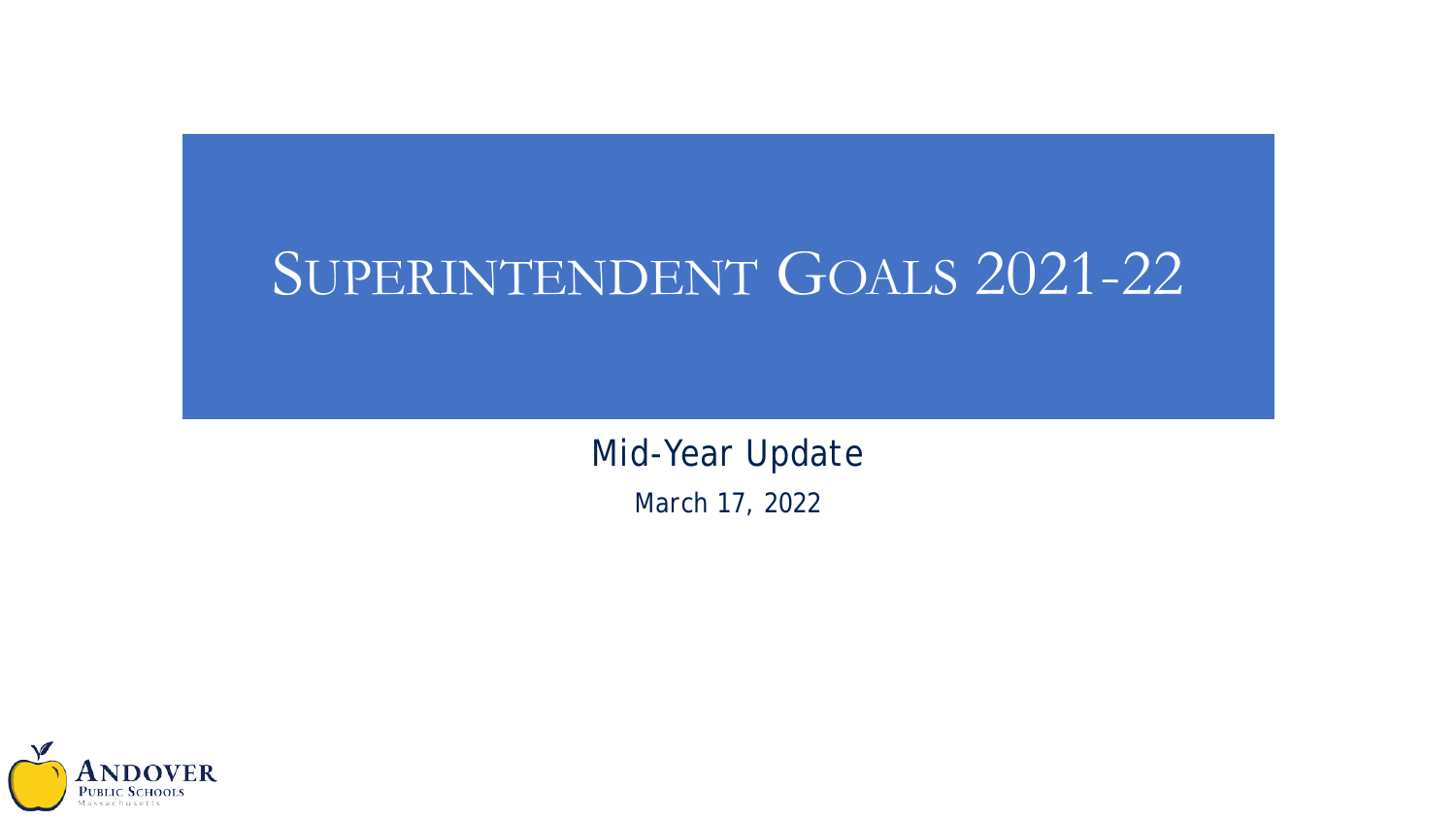## GOAL #1: PROFESSIONAL PRACTICE GOAL

## **New Superintendent Induction Program (NSIP):**

*Develop skills in strategy development, data analysis, and instructional leadership by completing the first year of the New Superintendent Induction Program.*

- Started work on strengthening the leadership team with a focus on Excellence in Management based on the work we have engaged in with Teamworks International.
- All administrators, teachers and IAs in the district have been introduced to the Principles of Learning (POLs) to establish a common language around our shared beliefs about academic rigor, equity and best practices.



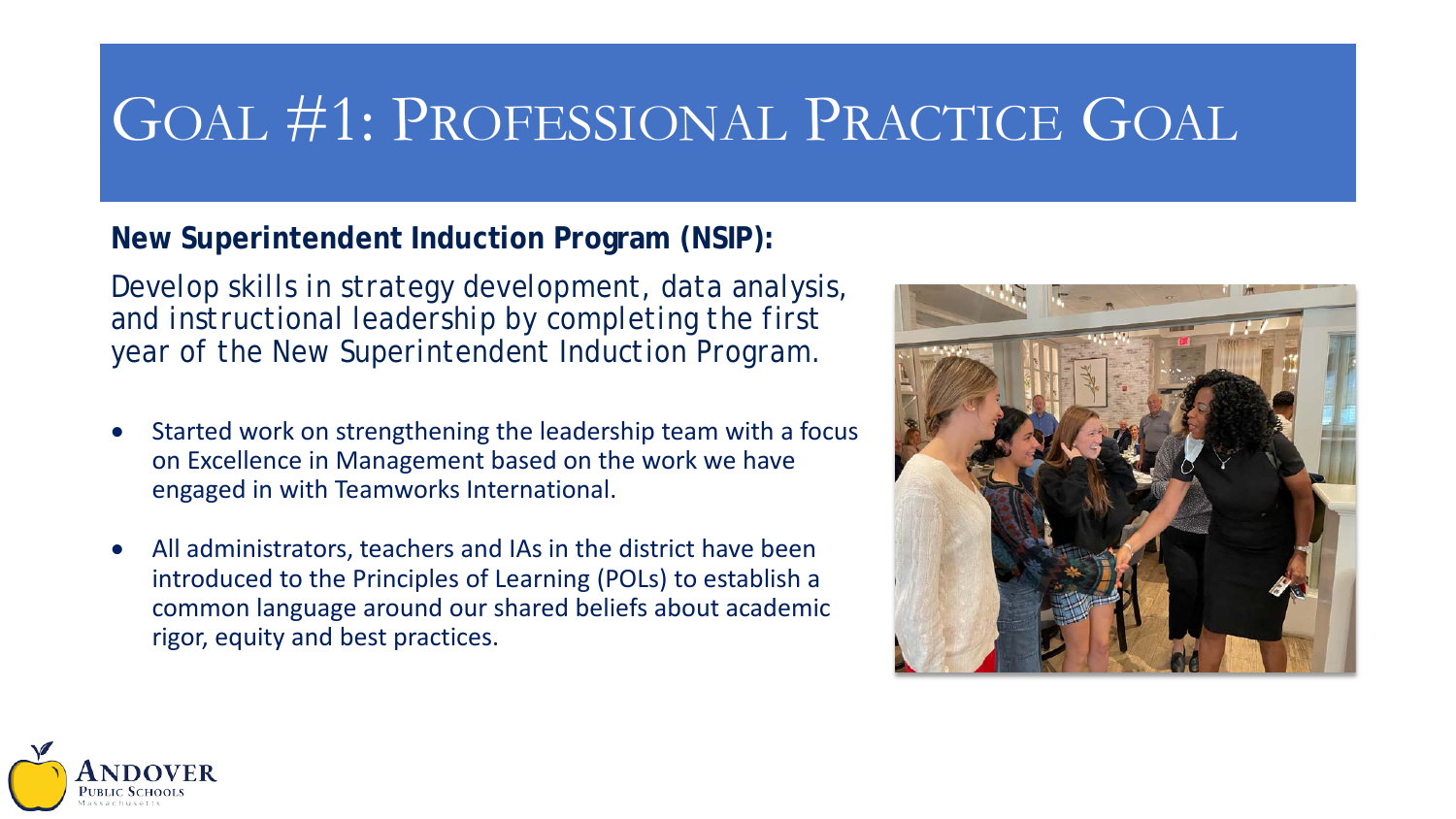## GOAL #2: DISTRICT IMPROVEMENT GOAL

### **Effective Entry & Direction Setting:**

*Through the use of a well-developed entry plan, by May/June, the Superintendent will work with key stakeholders to reach consensus about the district's (a) most critical needs and (b) will begin on development of a plan that will include strategies and goals.*

- o Hosted multiple office hours to meet with community members, parents, staff and students.
- o Met individually with members of the APD and AFD, FINCOM and the Selectboard.
- o Led 1:1 meetings with each building leader, central office leaders, executive assistants across multiple departments, several members of the Town IT Department, teachers, community members, individual parents, the head of Pike School, Ms. Ashley Marshall and the head of Phillips Academy, Dr. Raynard S. Kington.







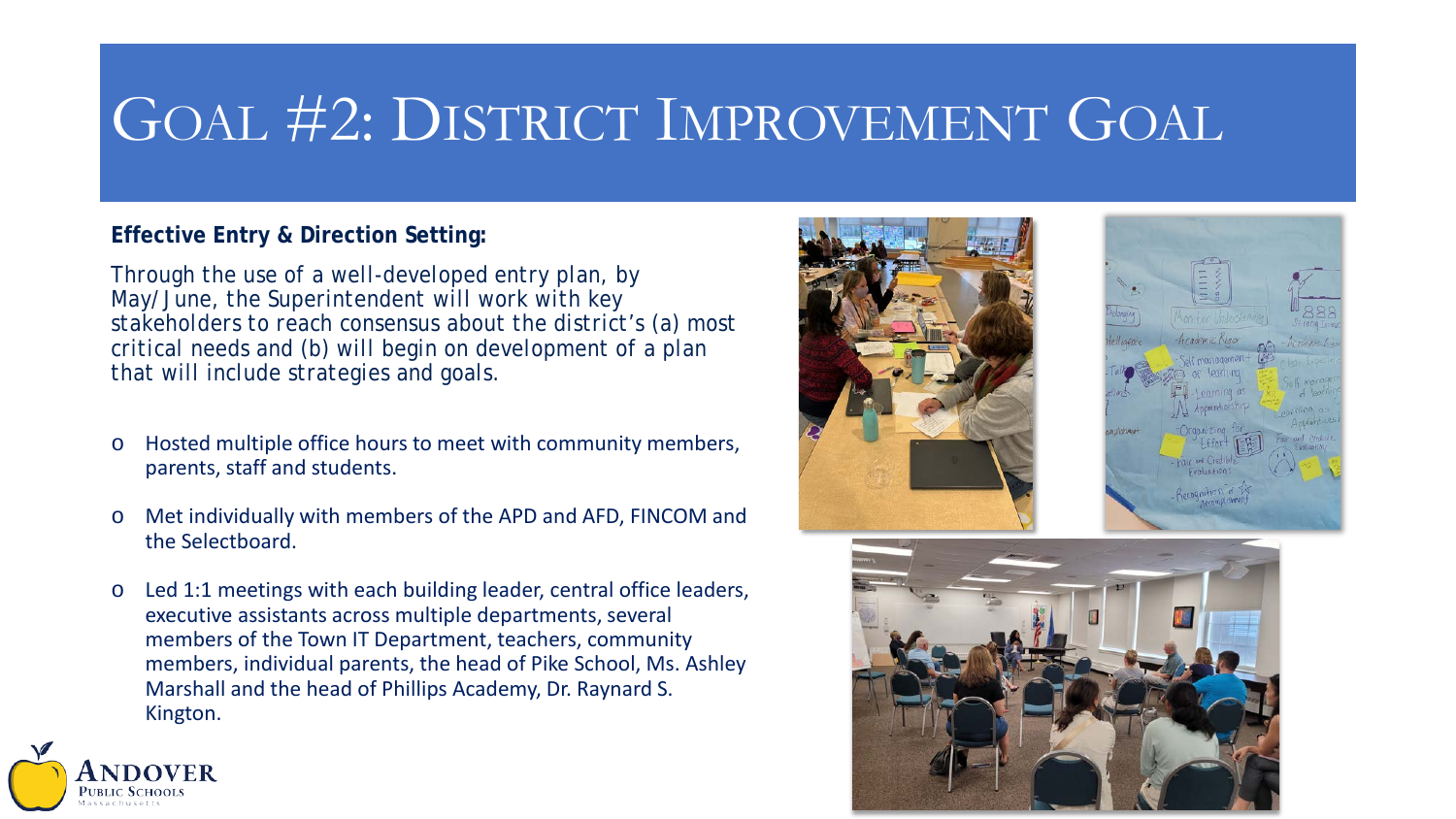## GOAL #2: DISTRICT IMPROVEMENT GOAL

#### **Maintaining Momentum During the Transition:**

*Keep the district moving forward during this year's transition in leadership by working with principals and other district leaders to ensure that meaningful progress is made on critical district priorities (rigorous curriculum, equity, SEL, fiscal oversight) and school goals.*

- o Excellence in Management is essential to the success of APS.
- o The SAT has had four sessions with Teamworks International.
- o I led a professional learning session with all administrators of the district(45-50 admins) to introduce the Principles of Learning and explore the beliefs, concepts and practices in each.







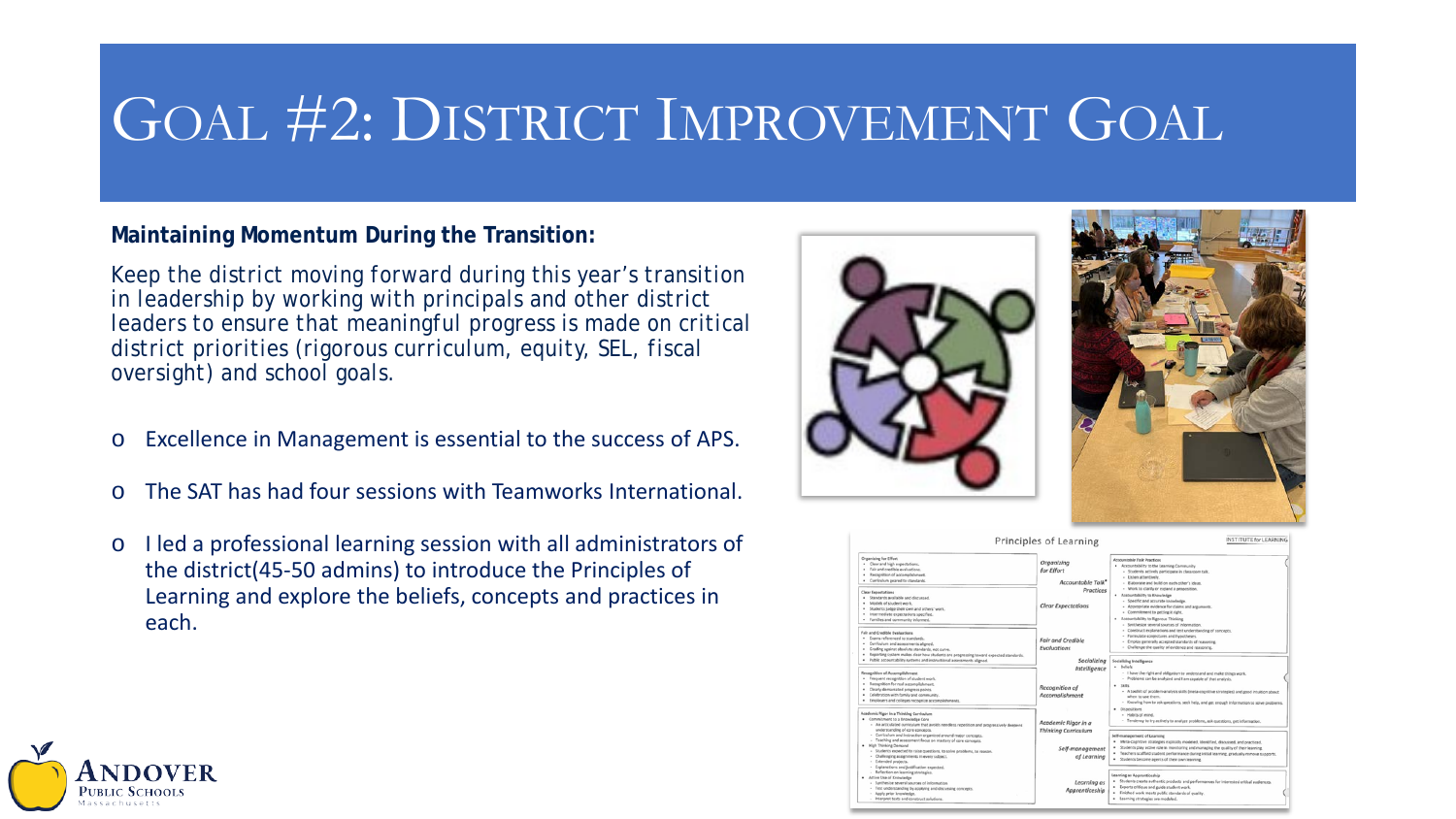# GOAL #3: COMMUNICATION AND STAKEHOLDER ENGAGEMENT GOAL

*During the recruitment and search process, communication, trust and engagement were identified as areas in need of focus and improvement. Building trusting and collaborative relationships with key stakeholders through visibility, regular meetings and intentional opportunities for engagement. Effective, honest, timely and open communication will be promoted through the development of plans to operationalize communications protocols and processes within our schools and district wide.*







**ANDOVER** 

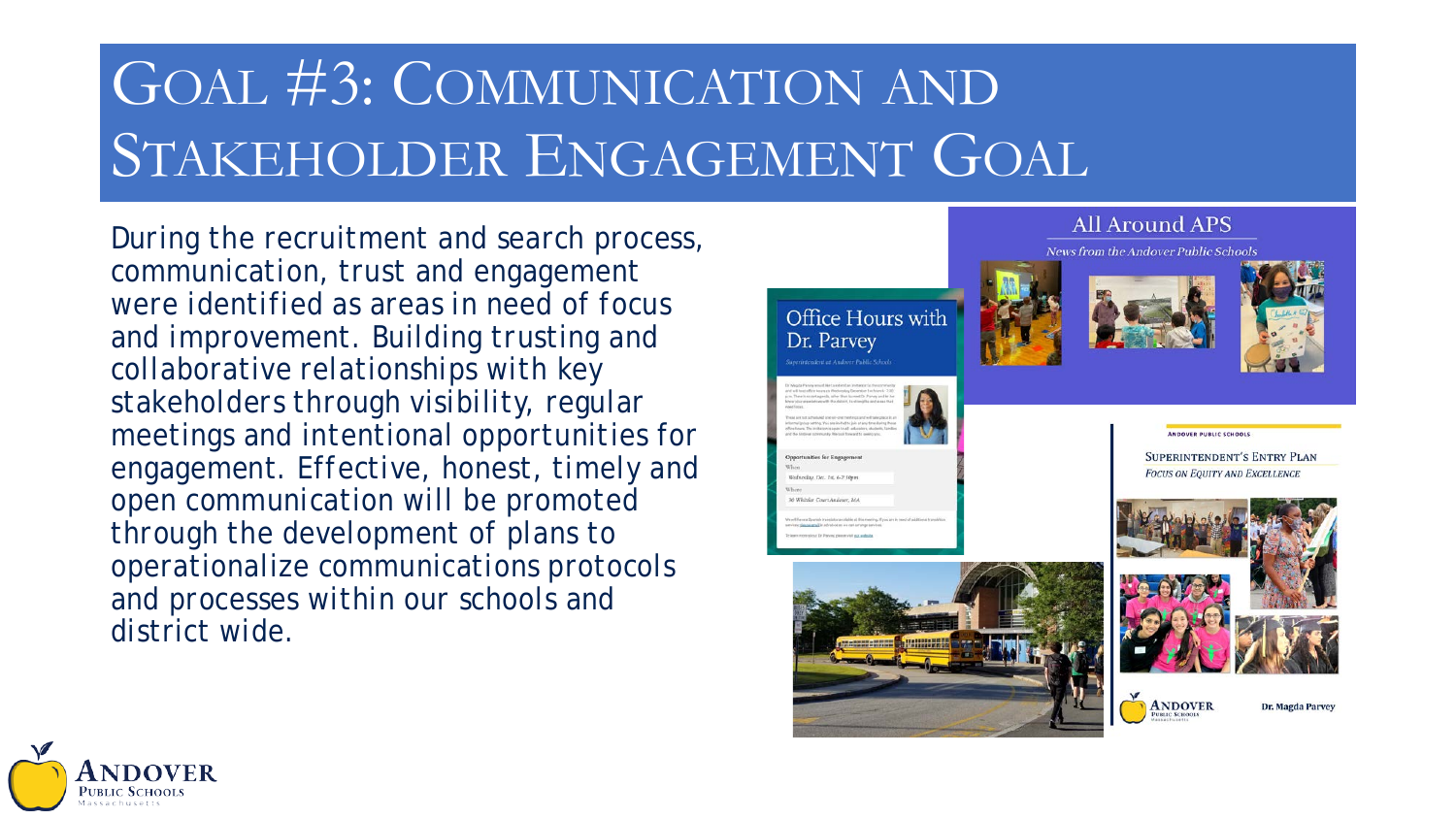# GOAL #3: COMMUNICATION AND STAKEHOLDER ENGAGEMENT GOAL

- Created a schedule of "Office Hours with Dr. Parvey", which provided the opportunity to reach the community at in-person and virtual events.
- August and September brought a number of opportunities to communicate with our families and staff on the evolving COVID-19 protocols.
- In October, following many months of research and collaboration, I released my "Superintendent's Entry Plan'', detailing my commitment to our students, staff and community.
- Began distribution of a renewed *All Around APS* to the community in October.
- In my efforts to connect with our students and staff, I have committed to visiting three schools weekly since my arrival.

Public School ssachusetts

Since September, I have worked closely with our business office, transportation manager, communications director, principals and transportation company to ensure our families have honest and updated information regarding their use of school transportation.







#### **All Around APS**

**News from the Andover Public Schools** 





Dr. Magda Parvey

ANDOVER BUBLIC SCHOOLS

**SUPERINTENDENT'S ENTRY PLAN FOCUS ON EQUITY AND EXCELLENCE** 



**ANDOVER**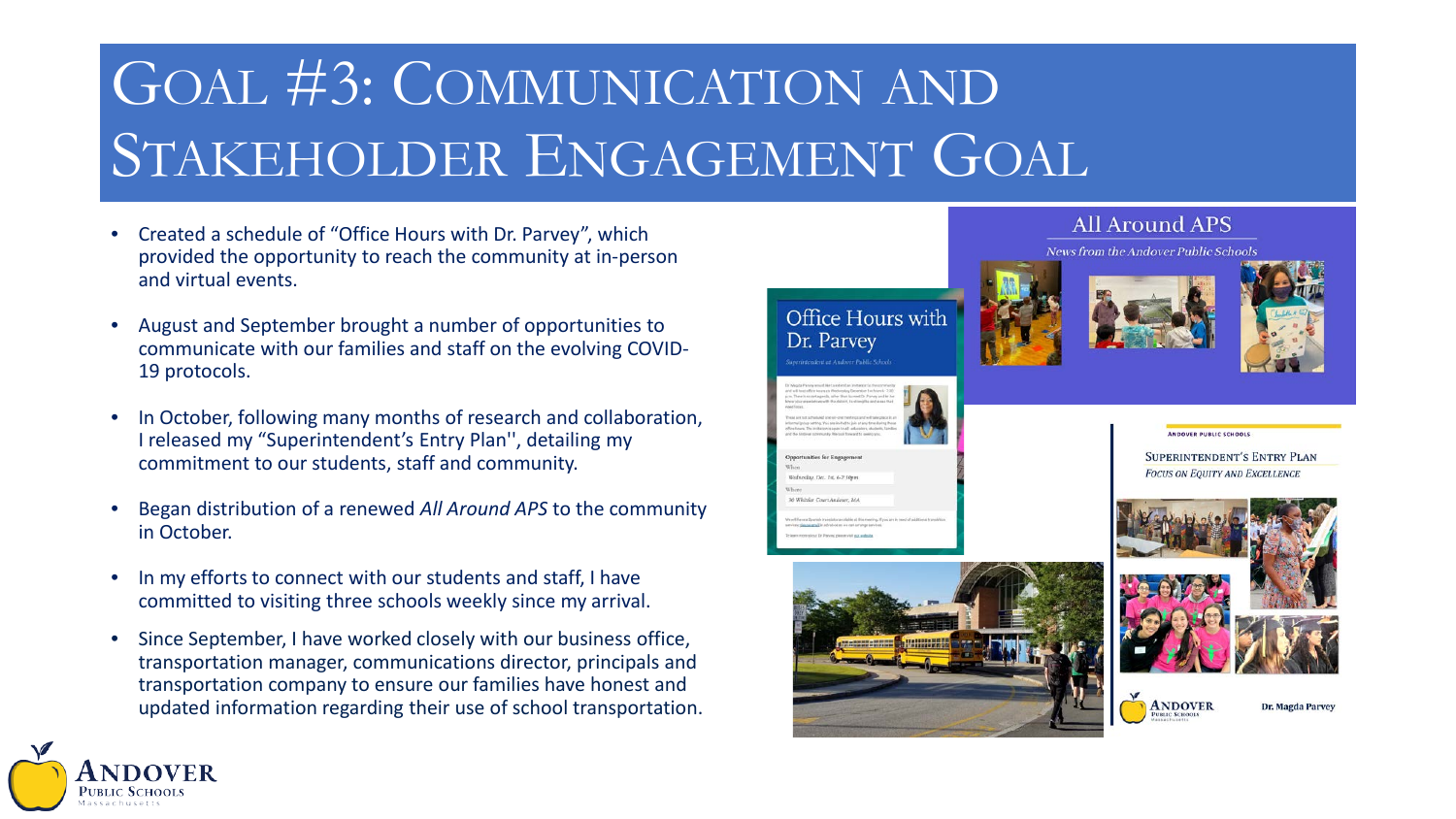### GOAL #4: RECRUITMENT AND RETENTION OF QUALITY STAFF

*Recruit, hire, develop, evaluate and support all staff to consistently and collaboratively provide a high quality and challenging academic experience for every APS student.*

- The work with the IFL and Teamworks International has assisted in building a foundation of how we talk about leadership and instruction.
- Our new Executive Director for Human Resources has created a New Employee Orientation training which takes place once a month on Mondays.